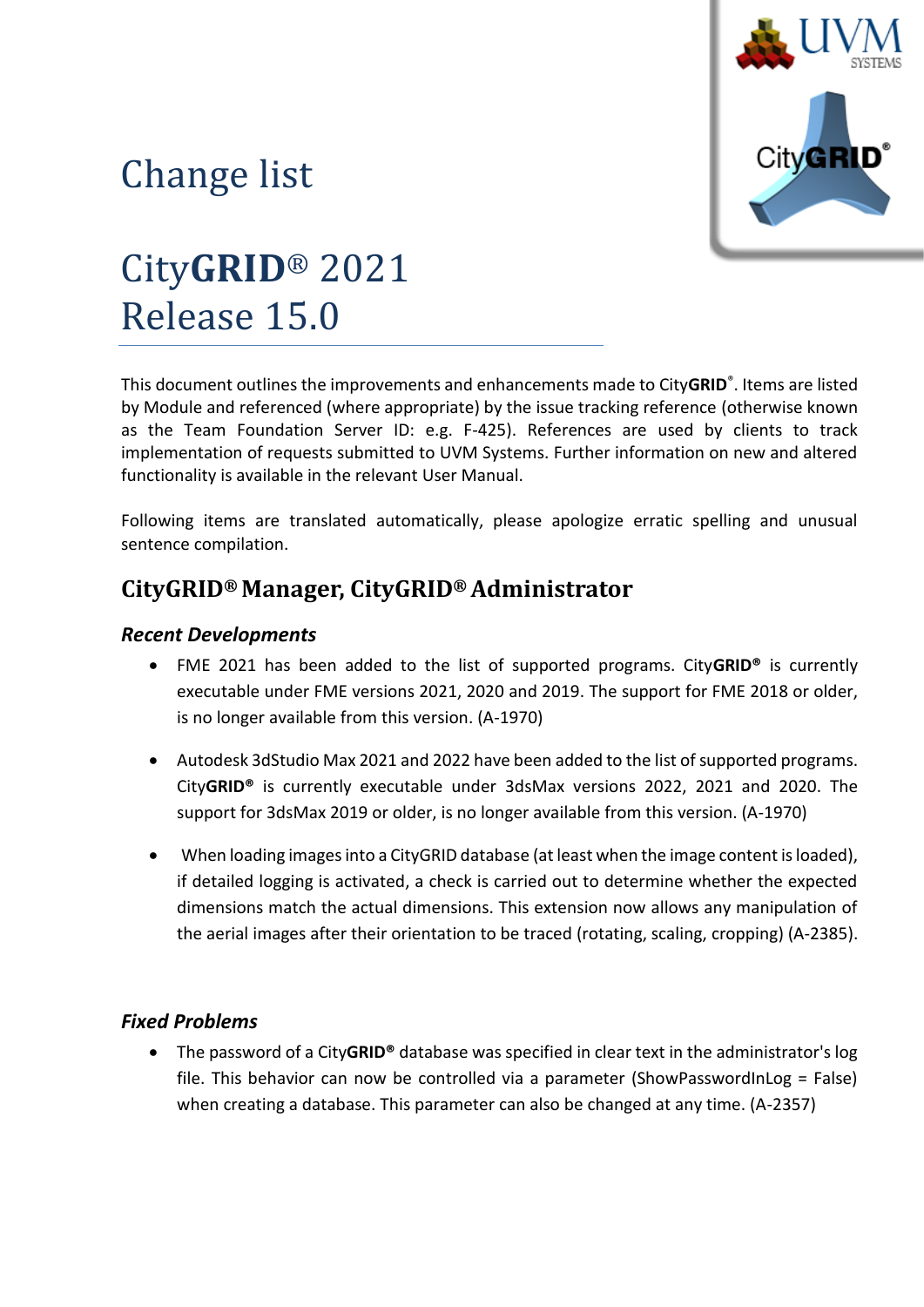- When exporting a previously textured data set as .kmz without texture, the texture images were also exported. This behavior has been corrected, if the texture option is deactivated during export, the images are no longer exported. (F-2355)
- When exporting a VRML file, the terrain texture was not exported if the ortho image in the database had an absolute path. If the ortho image was in the texture directory, it was exported. The behavior has been corrected. In the scenario described, the absolute path of the ortho image is now written into the VRML file. The user must ensure that this path is accessible. (F-2358)
- Resolving Penetrations has caused problems in some situations, creating gaps in the surfaces. Examples of these situations are:
	- Asynchronous vertices in adjacent element complexes
	- with topological defects in roof details (F-2307)

- Poorly planar surfaces, which were summarized as one surface after resolving penetrations (F-2375)

- partial areas of the roof that were drawn into a local coordinate system due to the coordinate rounding (F-2381)

- Boolean objects that remove roof surfaces from main element complexes with the resolving penetration with the settings MainEC with MainEC (F-2371) - Additional triangles

• During the automatic texturing of a unit, the entire memory was used up, texturing could not be completed. If several separate groups of contiguous surfaces were found during the texture map optimization, which were textured with the same original picture, a separate texture with its own picture was generated for each group. During the editing, these new texture instances were added to the vector at the back, in order to be finished later. A copy of the texture was created. This was done with the loaded image; after the correction, the image data in the memory is no longer cloned. (F-2378)

# **CityGRID® Modeler**

#### *Recent Developments*

- If a new unit was loaded in the City**GRID**® Modeler with the DTM activated, a script error occurred, but this had no further influence on the behavior of City**GRID**® Modeler. This bug has been eliminated. (F-2334, F-2350).
- City**GRID**® Modeler crashed when a right-click was performed in hierarchy window and a linked record was present. (F-2241)

UVM Systems GmbH Managing Director Register Register Bank account<br>
Inkustrasse 1-7/3/1 DI. Dr. Gerald Forkert Landesgericht Korneuburg Erste Bank, BLZ 20111 Inkustrasse 1-7/3/1 DI. Dr. Gerald Forkert Landesgericht Korneuburg 3400 Klosterneuburg DI. Dr. Martin Kerschner FN 357631 d

1340 DI. Dr. Martin Kerschner FN 357631 d<br>3400 Günter Sükar CID: ATU66171402 (BAN: AT02 2011 1295 3028 Austria Günter Sükar UID: ATU66171402 IBAN: AT02 2011 1295 3028 0100 BIC: GIBAATWWXXX